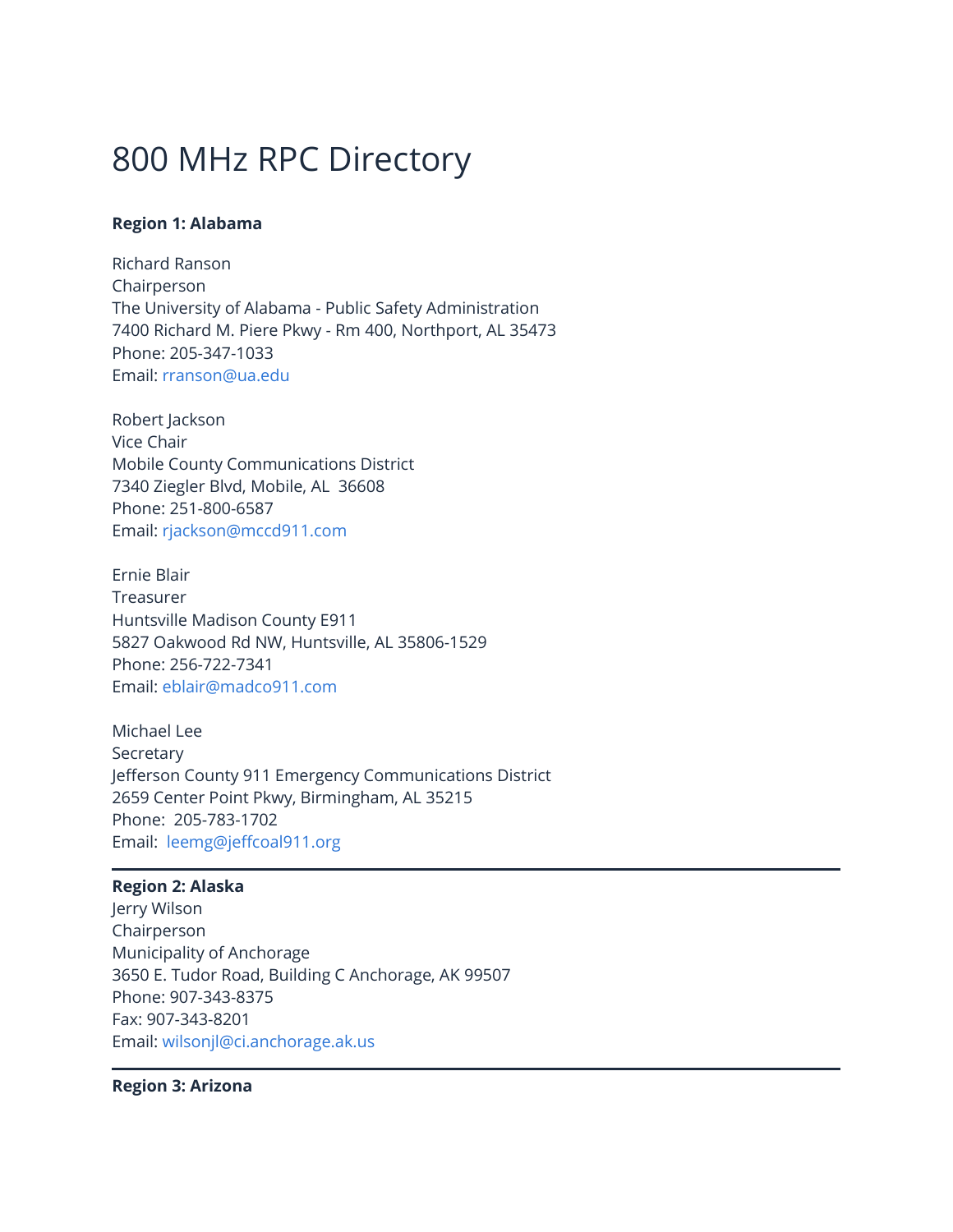Stuart Snow Chairperson 2441 S. 22nd Ave Phoenix, AZ 85009 Phone: 602-262-7034 Email: [stuart.snow@phoenix.gov](mailto:Stuart.snow@phoenix.gov)

Hal Basset Vice Chairperson Phone: 520-431-8180 Email: [hal.bassett@pinalcountyaz.gov](https://www.fcc.gov/hal.bassett%40pinalcountyaz.gov)

John Sater Secretary Phone: 602-534-6933 Email: john.sater@phoenix.gov

#### **Region 4: Arkansas**

David Baker Chair State of Arkansas - AWIN 1 Capitol Mall FL 3, Little Rock AR 72201-1049 Phone: 501-682-1185 Email: [david.baker@adem.arkansas.gov](https://www.fcc.gov/david.baker%40adem.arkansas.gov)

## **Region 5: California-South**

James C. Donovan Chairperson County of Orange, Sheriff - Coroner Department, Communications Division 840 N Eckhoff St. Ste. 104, Orange, CA. 92868-1021 Phone: 714-628-7050 Fax: 714-628-7023 Email: [jdonovan@ocsheriff.gov](mailto:jdonovan@ocsheriff.gov)

## **Region 6: California-North**

John Lemmon Chairperson Governor's Office of Emergency Services, Public Safety Communications 601 Sequoia Pacific Blvd, Sacramento, CA 95811-0231 Phone:916-657-6153 Fax: 919-657-9233 Email: [john.lemmon@caloes.ca.gov](https://www.fcc.gov/john.lemmon%40caloes.ca.gov)

Diana Garcia Vice Chair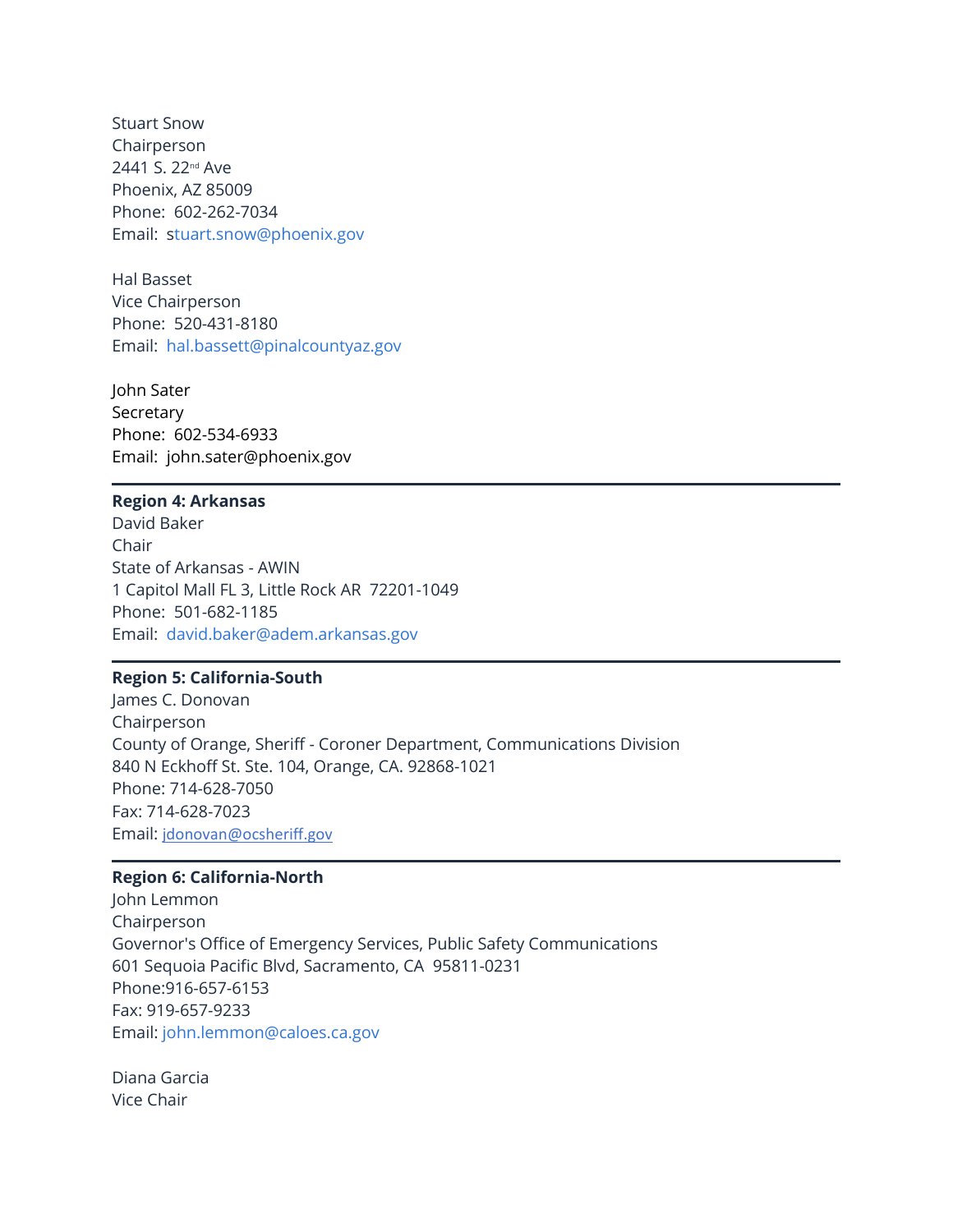Phone: 916-549-4233 Email: [diana.garcia@mac.com](https://www.fcc.gov/diana.garcia%40mac.com)

Karl Grover Secretary Phone: 916-774-5145 Email: [kgrover@roseville.ca.us](https://www.fcc.gov/kgrover%40roseville.ca.us)

#### **Region 7: Colorado**

Edward Boyer Chairperson Electronic Engineer, Office of Information Technology, Communication Services 601 E. 18th Ave., Suite 250, Denver, CO 80203 Phone: 303-866-2244 Mobile: 303-881-2480 Email: [edward.boyer@state.co.us](mailto:edward.boyer@state.co.us)

# **Region 8: New York-Metropolitan**

Maribel Martinez-Bradwell Chairperson New York State Police, Radio Engineer 1220 Washington Ave. State Campus, Building 22 Albany, NY 12226 Phone: (518) 457-8995 Email: [Maribel.Martinez-Bradwell@troopers.ny.gov](mailto:Maribel.Martinez-Bradwell@troopers.ny.gov)

Michael Postel Vice Chair Police Communications Systems Director, Suffolk County Police Department 30 Yaphank Ave., Yaphank, NY 11980 Phone: (631) 852-6431 Email: [michael.postel@suffolkcountyny.gov](https://www.fcc.gov/michael.postel%40suffolkcountyny.gov)

Seth Needleman Treasurer Clarkstown Police Department 20 Maple Ave, New City, NY 10956 Email: [s.needleman@clarkstownpd.org](https://www.fcc.gov/s.needleman%40clarkstownpd.org)

David K. Stern **Secretary** V-COMM, L.L.C. 2147 Route 27, Suite 102 Edison, NJ 08817 Phone: (609) 655-1200, ext. 323 Email: [david.stern@vcomm-eng.com](mailto:david.stern@vcomm-eng.com)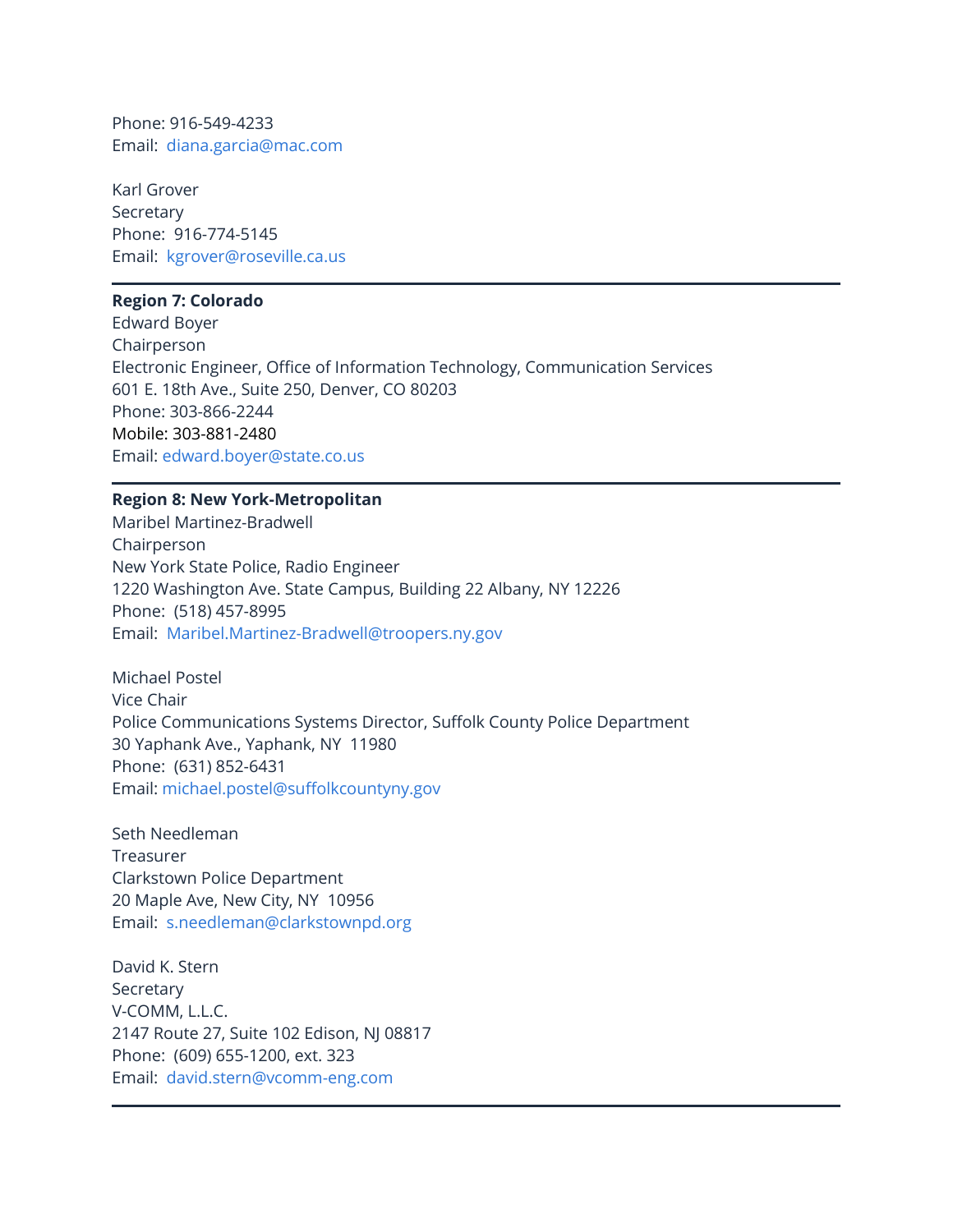#### **Region 9: Florida**

Jason S. Matthews Chairperson Lake County Sheriff's Office 360 Ruby St., Tavares, FL 32778 Phone: 352-742-3940 Email: [jason.matthews@lcso.org](mailto:jason.matthews@lcso.org)

Mr. Gary Gray Vice Chairperson City of Fort Lauderdale Telecommunications (ret.) 812 NW 6th Ave. Unit C, Fort Lauderdale, FL 33311 Phone: 954-900-7282 Email: [gary.gray56@aol.com](https://www.fcc.gov/gary.gray56%40aol.com)

# **Region 10: Georgia**

Howell McKinnon Chairperson 3035 Lexington Rd, Athens, GA 30605 Phone: 706-613-3710 Mobile: 706-340-0314 Email: [chairregion10rpc2021@gmail.com](https://www.fcc.gov/chairregion10rpc2021%40gmail.com)

Mike Ward Vice Chairperson 152 N Marietta Pkwy, Marietta, GA 30060 Phone: 770-499-4115 Cell: 404-402-2231 Email: [vicechairregion10rpc2021@gmail.com](https://www.fcc.gov/vicechairregion10rpc2021%40gmail.com)

## **Region 11: Hawaii**

Warren Izumigawa Chairperson 801 S. Beretania St., Honolulu, HI 96813 Phone: 808-723-8860 Fax: 808-831-7210 Email: [wizumigawa@honolulu.gov](mailto:wizumigawa@honolulu.gov)

Walter H. Pacheco Vice Chairperson Maui Police Department 55 Mahalani Street, Wailuku, Hawaii 96793 Phone: 808-270-6529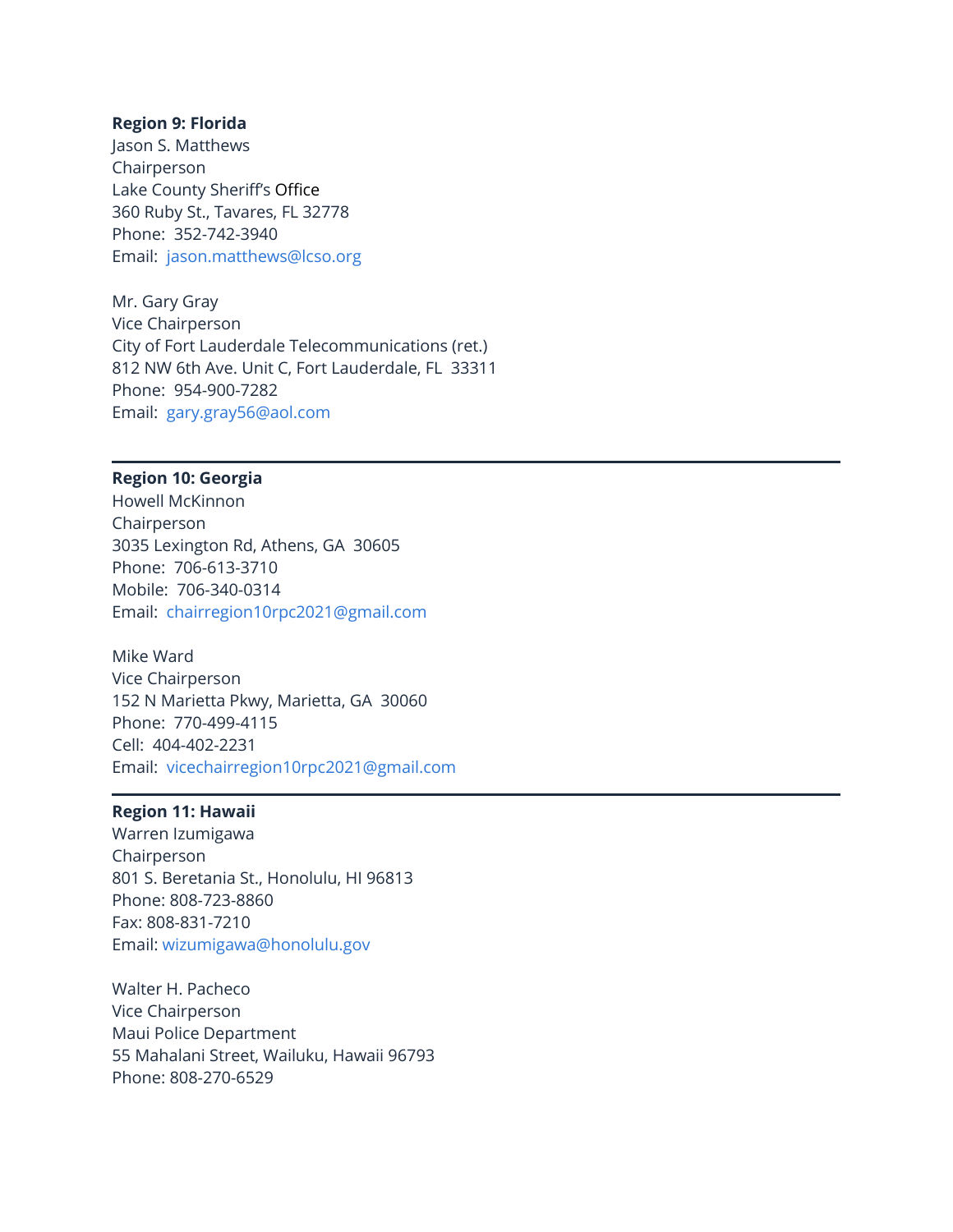Fax: 413-751-0180 Email: [wpacheco@mpd.net](mailto:wpacheco@mpd.net)

# **Region 12: Idaho**

Karl Rudorf Chairperson Ada County Sheriff's Office 7200 Barrister Dr., Boise, ID 83704 Phone: 208-577-3618 or 208-859-8972 Email: [krudorf@adacounty.id.gov](mailto:krudorf@adacounty.id.gov)

Collin McRoy Vice Chairman Kootenai County Sheriff's Office Support Services Bureau, Communications Section 3380 N. Julia Street, P.O. Box 9000 Coeur d'Alene, ID 83816-9000 Ph – 208-446-1855 or 208-292-7001 Email: cmcroy@kcgov.us

#### **Region 13: Illinois (all except area in Region 54)**

William J. Carter Chairperson Illinois Department of Public Health, Office of Preparedness and Response, Division of Disaster Planning and Readiness 122 South Michigan, Chicago, IL 60603 Phone: 312-814-5208 Mobile: 312-497-6802 Email: [wizard 61@hotmail.com](https://www.fcc.gov/wizard%2061%40hotmail.com)

Steve Rauter Secretary Phone: 815-409-0630 Email: [serkits@comcast.net](https://www.fcc.gov/serkits%40comcast.net)

#### **Region 14: Indiana (all except area in Region 54)**

Douglas B. Cochrane Chairperson State of Indiana - Integrated Public Safety Commission IGCN, Room N340, 100 North Senate Avenue, Indianapolis, IN 46204 Phone: 317-234-4205 Fax: 317-234-6514 Email: [dcochrane@ipsc.IN.gov](mailto:dcochrane@ipsc.IN.gov)

**Region 15: Iowa**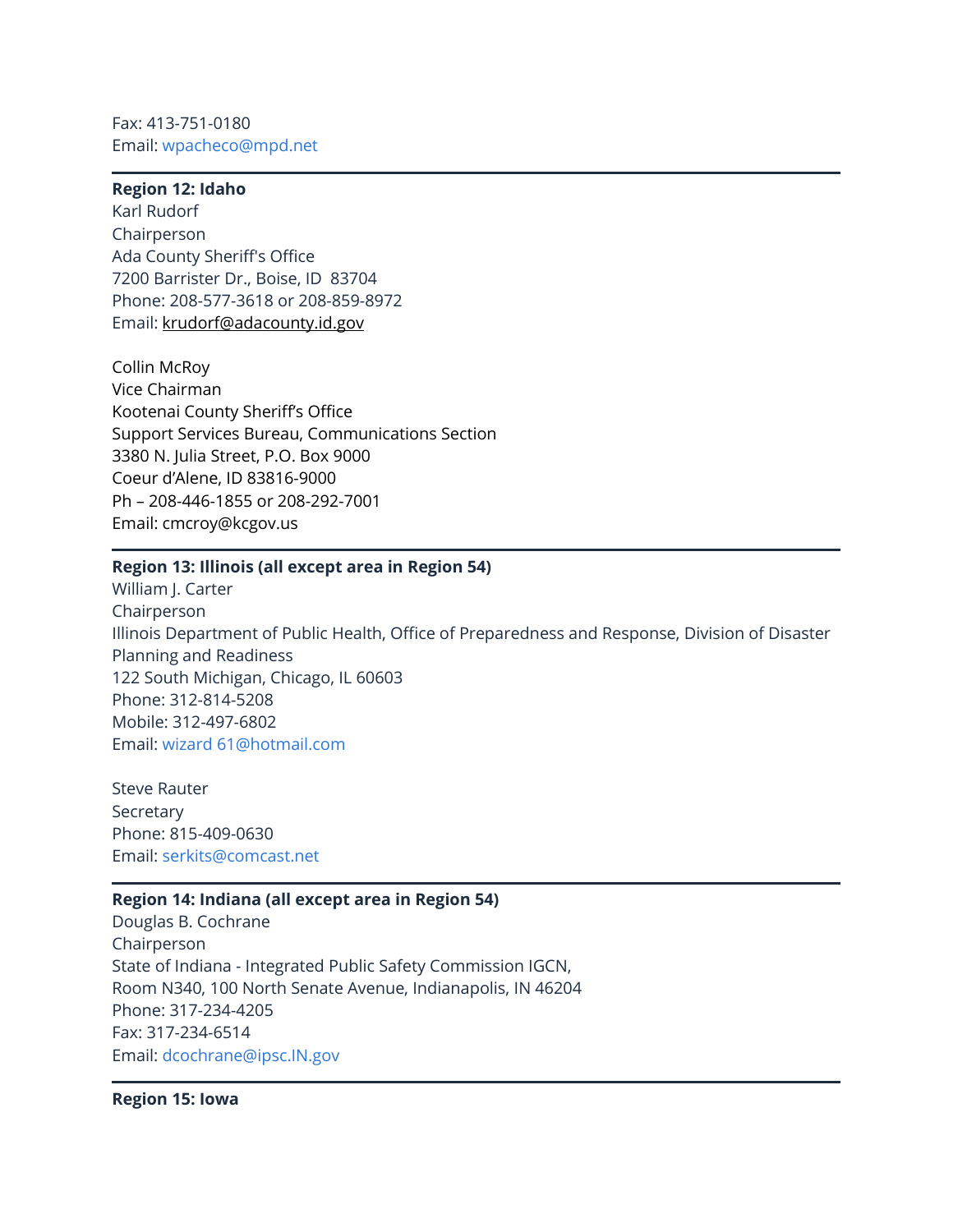Rob Dehnert Chairperson City of West Des Moines-Westcom PO Box 65320, West Des Moines, IA 50265-0320 Phone: 515-273-0762 Email: [rob.dehnert@wdm.iowa.gov](mailto:rob.dehnert@wdm.iowa.gov)

Chris Maiers Vice Chairperson Statewide Interoperability Coordinator Interoperability Communications Bureau, Iowa Department of Public Safety 215 E 7th St. Suite 450, Des Moines, IA 50309 Phone: 515-725-6108 Email: [maiers@dps.state.ia.us](https://www.fcc.gov/maiers%40dps.state.ia.us) Curtis Poin Secretary Senior Project Manager-Office of Planning & Development Polk County Sheriff's Office 1985 NE 51st Pl. Des Moines, IA 50313 Phone: 515-286-3945 Email: [curtis.pion@polkcountyiowa.gov](https://www.fcc.gov/curtis.pion%40polkcountyiowa.gov)

# **Region 16: Kansas**

Darren Miller Chairperson Kansas Department of Transportation Eisenhower Building, 6th Floor, 700 S.W. Harrison St., Topeka, KS 66603-3745 Phone: 785-296-5948 Fax: 785-296-0999 Email: [darren.miller@ks.gov](https://www.fcc.gov/darren.miller%40ks.gov)

## **Region 17: Kentucky**

Michael B. Marshall Chairperson APCO/Special Projects Coordinator KSP Communications 94 Airport Rd. Frankfort, KY 40601 Phone: 502-782-2063 Mobile: 502-229-1090 Email: [brandon.marshall@ky.gov](https://www.fcc.gov/brandon.marshall%40ky.gov)

# **Region 18: Louisiana**

William Vincent Chairperson 300 Millcreek Rd. Lafayette, LA 70508 Phone: 337-291-5060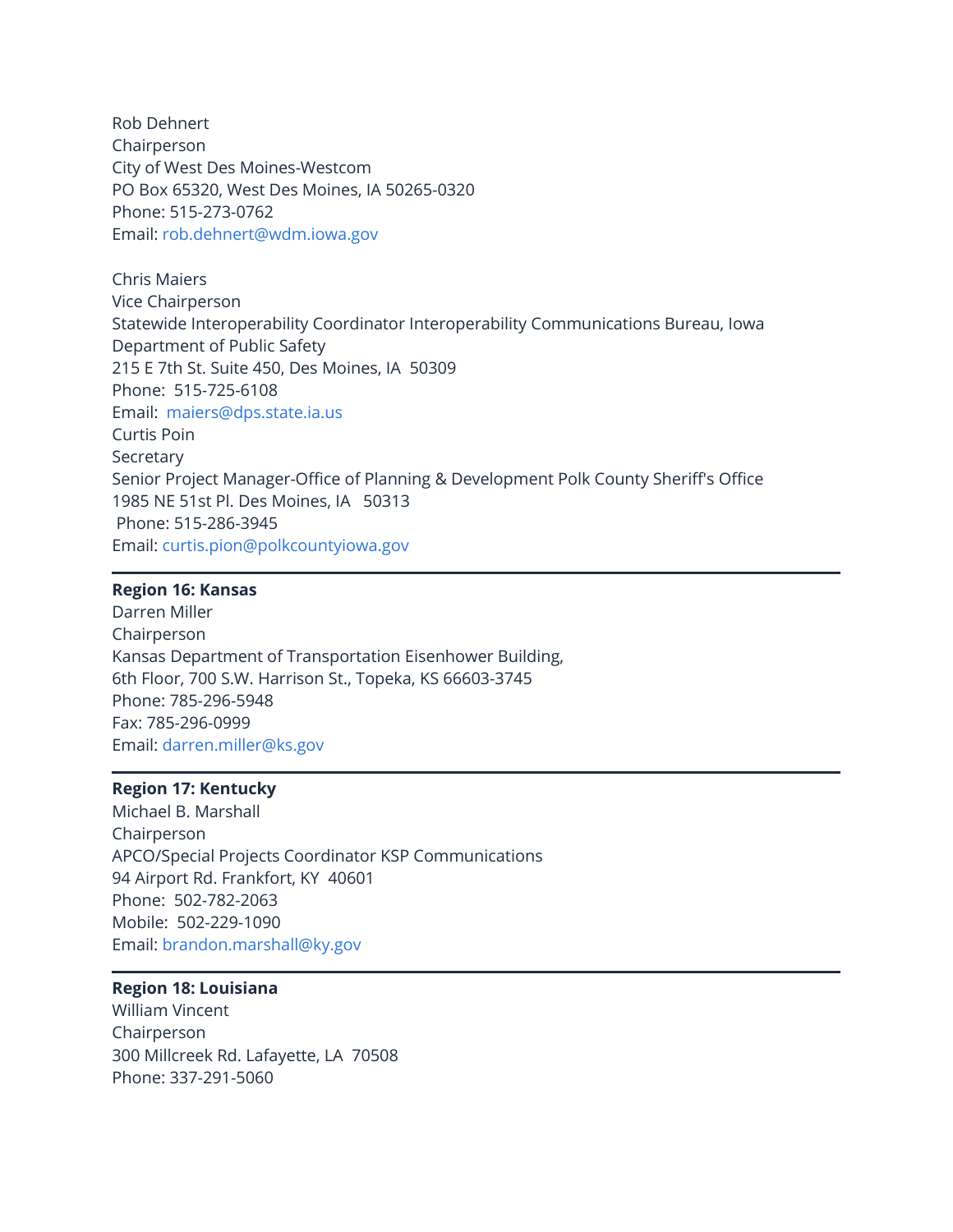Fax: 337-291-5080 Email: [billvincent@cox.net](mailto:VincentB@apco911.org)

#### **Region 19: New England**

Jerry Zarwanski Chairperson Connecticut Department of Public Safety, Office of Statewide Emergency Telecommunications P.O. Box 2794,1111 Country Club Road Middletown, CT 06457-9294 Phone: 860-685-8157 Fax: 860-685-8363 Email: [Jerry.zarwanski@po.state.ct.us](mailto:Jerry.zarwanski@po.state.ct.us)

John Ruggiero Vice-Chairperson Massachusetts State Police 470 Worcester Rd, Framingham, MA 01702-5309 Phone: 508-820-2222 Fax: 508-820-2359 Email: [john.ruggiero@mass.gov](https://www.fcc.gov/john.ruggiero%40mass.gov)

James (Jim) Kowalik Secretary Emergency Services and Communications Incident Planning and Operations Center/Rm 134 110 Smokey Bear Blvd, Concord NH 03301 Phone: 603-223-2821 Email: [james.kowalik@dos.nh.gov](https://www.fcc.gov/james.kowalik%40dos.nh.gov)

# **Region 20: District of Columbia, Maryland and Northern Virginia**

Charles V. Bryson Chairperson 100 Community Place, Crownsville, MD 21032 Phone: 410-807-8102 Email: [charles.bryson@maryland.gov](mailto:charles.bryson@maryland.gov)

Charles Locke Vice Chair 3613 Jermantown Rd, Fairfax, VA 22030 Phone: 703-342-2630 Email: [charles.locke@fairfaxcounty.gov](https://www.fcc.gov/charles.locke%40fairfaxcounty.gov)

John Anderson Secretary Public Safety Radio Project Office [7320 Ritchie Highway, Glen Burnie, MD 21061](https://www.google.com/maps/search/7320+Ritchie+Highway,+Glen+Burnie,+MD+21061?entry=gmail&source=g)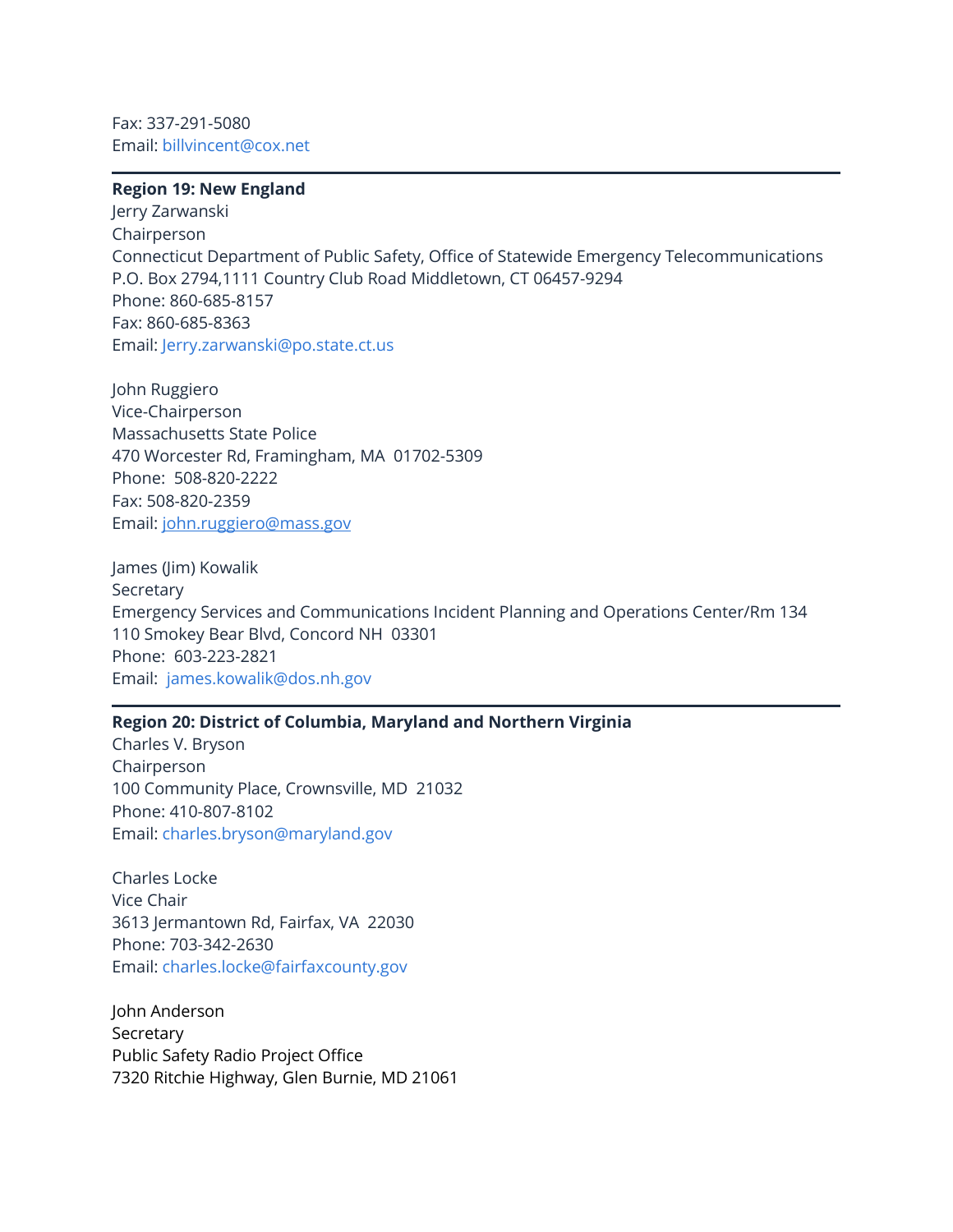phone: 703-851-5459 email: [ITVAND40@aacounty.org](https://www.fcc.gov/ITVAND40%40aacounty.org)

## **Region 21: Michigan**

Keith M. Bradshaw Chair 1200 North Telegraph Road Pontiac MI 48341 Phone: 248 858 1100 Email: [Bradshawkm@oakgov.com](mailto:Bradshawkm@oakgov.com)

Dale J. Berry Vice Chairman President Emeritus, Emergent Health Partners 1200 State Circle, Ann Arbor, MI 48108 Phone: 734-477-6262

## **Region 22: Minnesota**

Dave Pagel Chairperson Phone: 651-234-7970 Email: dave.page@state.mn.us

#### **Region 23: Mississippi**

Tom Lariviere Chair 1239 Hwy 51 N Madison, Mississippi 39110 Phone: (601) 966-1024 Email: [tlari437@gmail.com](mailto:TLariviere@MadisonTheCity.com)

#### **Region 24: Missouri**

Scott Bigham Chairperson 1503 Benton Dr - Macon, MO 63552 Phone: 660-415-0014 Email: [bighams@apcointl.org](mailto:bighams@apcointl.org)

# **Region 25: Montana**

Dale Osborne Chairperson Montana Highway Patrol 2550 Prospect, Helena, MT Phone: 406-444-4274 Email: [dosborne@mt.gov](mailto:dosborne@mt.gov)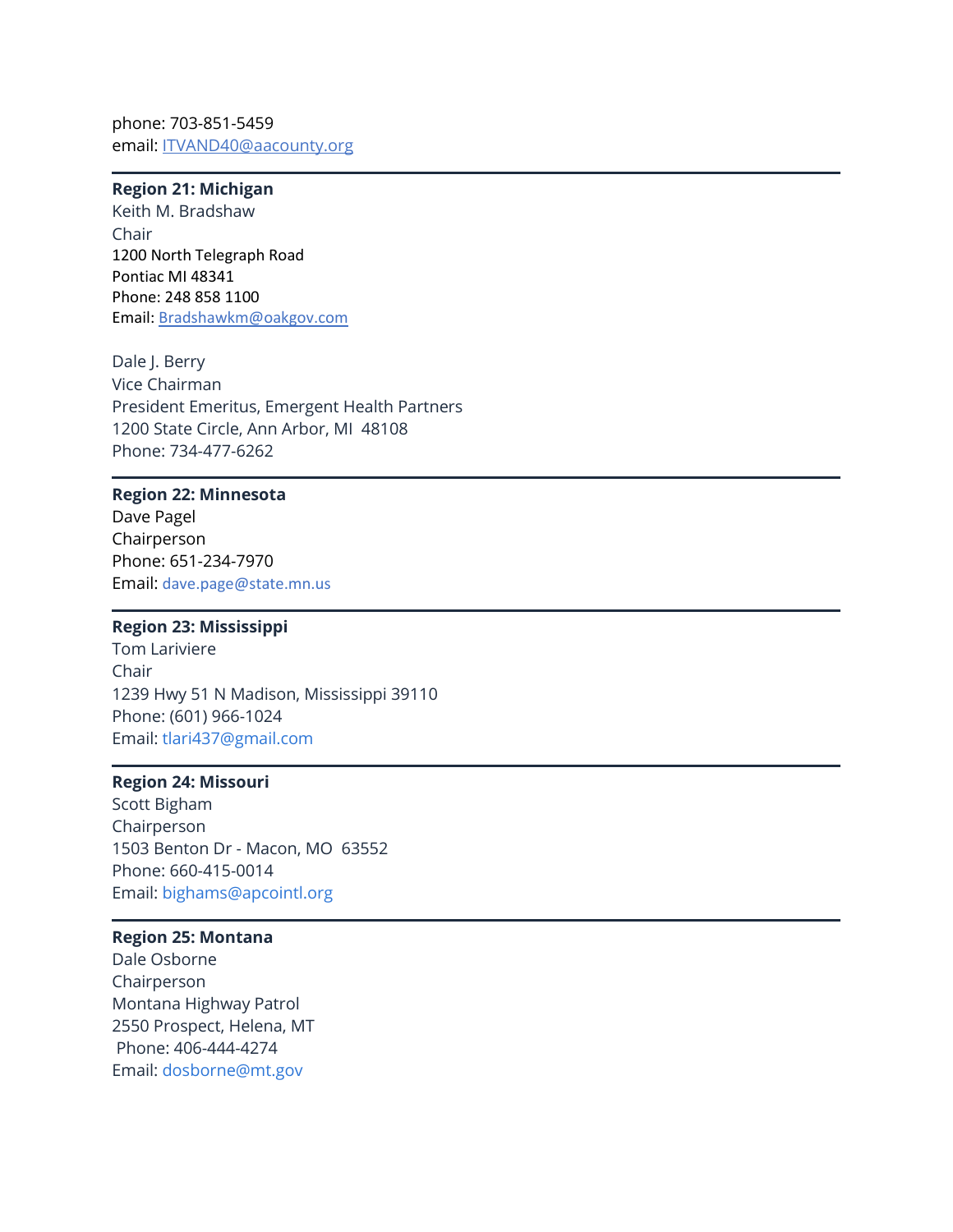Elizabeth (Wing) Spooner Secretary Public Safety Communications Bureau, State of Montana P.O. Box 200115, Helena, MT 59620-0115 Phone: 406-444-2491 Email: [espooner@mt.gov](mailto:espooner@mt.gov)

# **Region 26: Nebraska**

Michael Jeffres Chairperson Office of the CIO 501 S. 14th Street, Lincoln, NE 68508 Phone: 402-471-3719 Fax: 402-471-3339 Email: [michael.jeffres@frequencycoordination.org](https://www.fcc.gov/michael.jeffres%40frequencycoordination.org)

# **Region 27: Nevada**

Melissa Lawney Chairperson Regional Communication Coordinator | Technology Services Department 230 Edison Way, Reno, NV 89502 Phone: 775-858-5952 Email: [mlawney@washoecounty.us](https://www.fcc.gov/mlawney%40washoecounty.us)

Jacob Grivette Vice Chairperson Nevada Department of Transportation 1263 South Stewart St., Carson City, NV 89712 Phone: 775-888-7884 Email: [jgrivette@dot.nv.gov](https://www.fcc.gov/jgrivette%40dot.nv.gov)

## **Region 28: Eastern Pennsylvania, Southern New Jersey and Delaware**

Thomas Kadunce Chairperson Department of Safety and Homeland Security Division of Communications 3050 Upper King Road, Dover, DE 19904-6410 Phone: 302-480-3654 Email: [thomas.kadunce@polytech.k12.de.us](https://www.fcc.gov/thomas.kadunce%40polytech.k12.de.us)

Richard Lohwasser Vice Chairperson Asst. Director Technical Services, Emergency Communications Division/911 Montgomery County Department of Public Safety 50 Eagleville Rd., Eagleville, PA 19403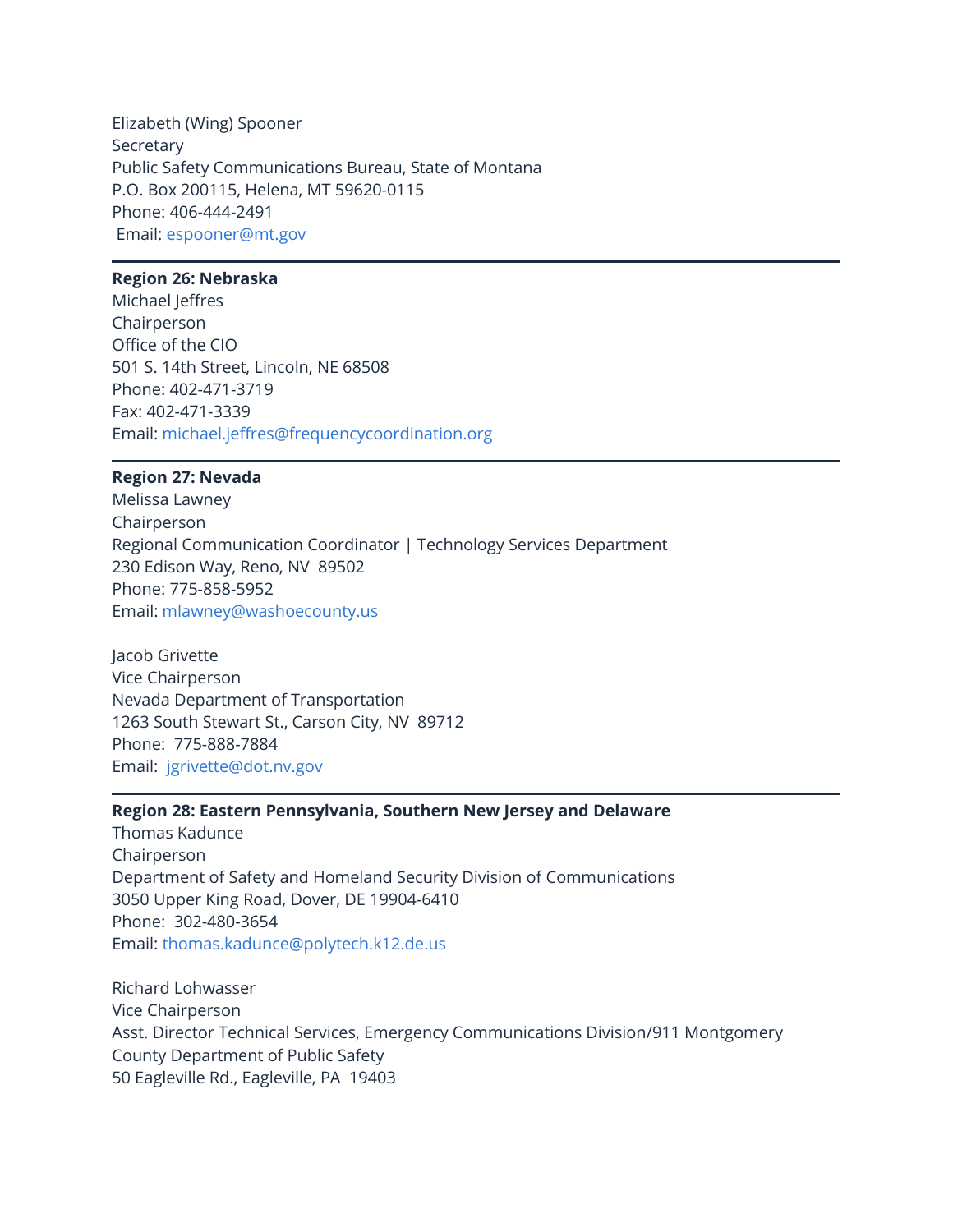Phone: 610-631-6542 Email: [rlohwass@montcopa.org](https://www.fcc.gov/rlohwass%40montcopa.org)

Jim Shelton Secretary V-COMM, LLC 736 Springdale Dr. Suite 300 Exton, PA 19341 Phone: 610-684-100 x235 Email: [jim.shelton@vcomm-eng.com](https://www.fcc.gov/jim.shelton%40vcomm-eng.com)

David K. Stern Technical Subcommittee Chair V-COMM,LLC 2147 Route 27, Suite 102, Edison, NJ 08817 Phone: 609-655-1200 x323 Email: [david.stern@vcomm-eng.com](https://www.fcc.gov/david.stern%40vcomm-eng.com)

#### **Region 29: New Mexico**

Philip Salazar Chairperson Email: [PhilSalazar251@yahoo.com](https://drive.google.com/folderview?id=0B99CD3p5fBpBWTI3Sk85Y2JCTzQ&usp=sharing)

James Maxon Vice Chairperson Email: [jmaxon@sandovalcountymn.gov](https://www.fcc.gov/jmaxon%40sandovalcountymn.gov)

Tom Reese Janca Secretary Chief Communications Engineer Catron County Phone 575-533-6617 emial: [greenlion@halfwavelengh.com](https://www.fcc.gov/greenlion%40halfwavelengh.com)

#### **Region 30: New York-Albany**

Glen P. Gosnell, ENP Chairman Director / Emergency Manager Washington County Department of Public Safety 383 Broadway - Building B, Fort Edward, NY 12828 Phone: 518.747.7520 Cell: 518.796.1400 Email: ggosnell@washingtoncountyny.gov

Frank Frisone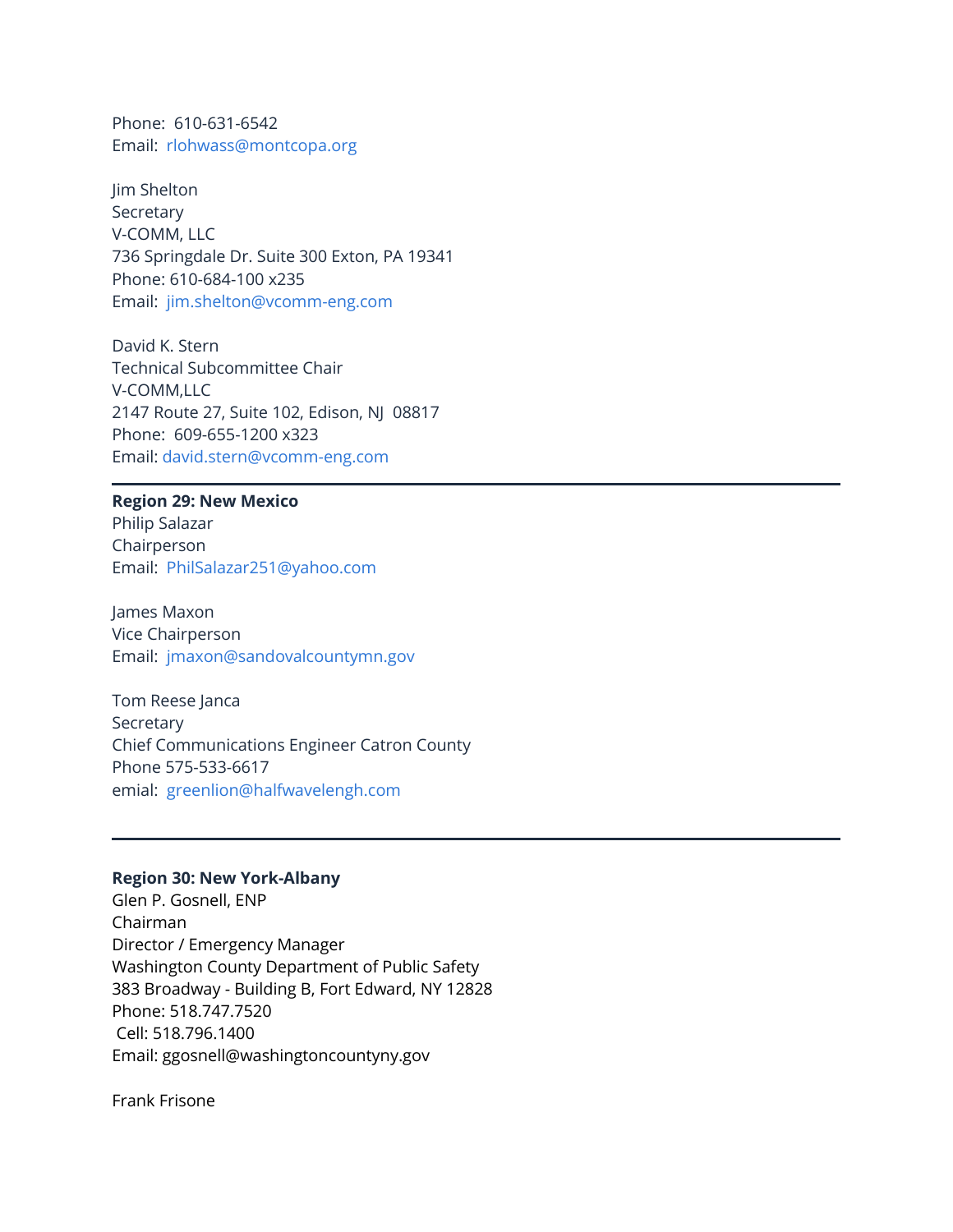Vice Chairperson Saratoga County Emergency Services Email: FFrisone@SaratogaCountyNY.gov

Matthew Delaney Technical Subcommittee Chair Office of Interoperable and Emergency Communications, New York State Division of Homeland Security and Emergency Services State Campus Building 7A Suite 710, 1220 Washington Ave, Albany, NY 12242 Phone: 518-322-4910 Email: [mdelaney@dhses.ny.gov](mailto:MDelaney@DHSES.ny.gov)

Robert Isby Jr. Secretary 434 West Sand Lake Rd, Wynantskill NY 12198 Phone: 518-389-8876

## **Region 31: North Carolina**

Joseph Allison Chairperson Network Specialist/ Zone Manager NC Department of Public Safety 3318 Garner Rd. Raleigh, NC 27610 Phone: 919-948-7891 mobile:919-610-5051 Fax: 919-662-4444 Email: [joseph.allison@ncdps.gov](https://www.fcc.gov/joseph.allison%40ncdps.gov)

# **Region 32: North Dakota**

Darin Anderson Chairperson Public Safety Programs Manager/ND Statewide Interoperability Coordinator (SWIC) 4201 Normandy St. Bismarck, ND 58503 Phone: 701-328-1104 Email: [darinanderson@nd.gov](https://www.fcc.gov/darinanderson%40nd.gov)

Jennifer Moeller Vice Chair ND Division of State Radio Communications Phone: 701-328-8151 Fax: 701-328-8181 Email: [jmoeller@nd.gov](https://www.fcc.gov/jmoeller%40nd.gov)

**Region 33: Ohio**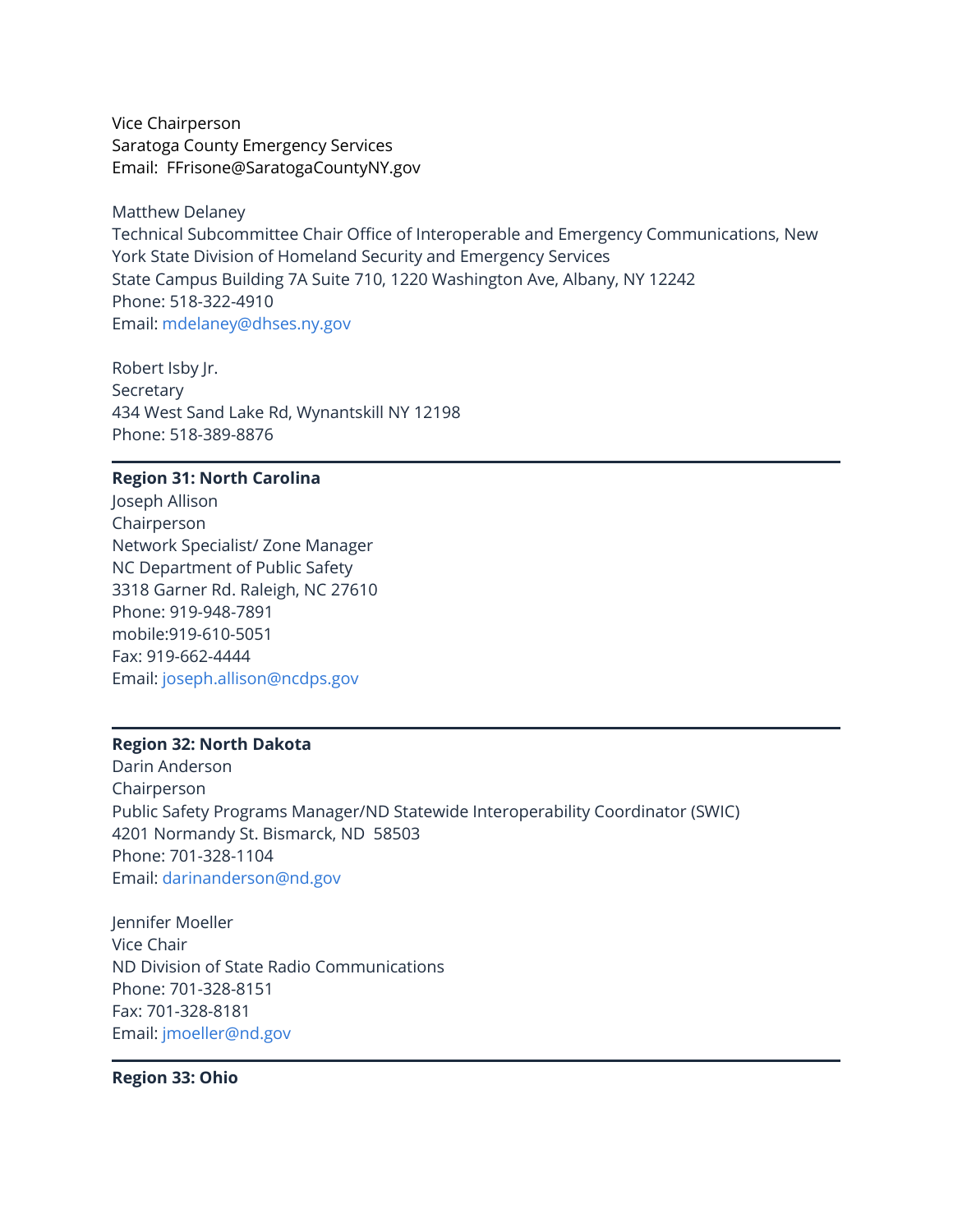Robert M. Bill Chairperson 4200 Surface Road, Columbus, OH 43228 Phone: 614-995-0063 Email: [region33.rpc@gmail.com](mailto:region33.rpc@gmail.com) or [bob.bill@das.ohio.gov](mailto:bob.bill@das.ohio.gov)

# **Region 34: Oklahoma**

Scott Walsh Chairperson 100 North Midwest Blvd., Midwest City, OK 73110 Phone: 405-739-1372 Mobile: 405-626-7862 Email: [swalsh@midwestcityok.org](mailto:swalsh@midwestcityok.org)

Martin T. Vinson Technical Committee Chairperson 10609 Turnberry Ln, Oklahoma City, OK 73170 Phone: 870-577-7757

Michael Wright Vice-Chairperson City of Tulsa 3411 N Columbia Ave Tulsa, OK 74014 Phone: 918-591-4146

#### **Region 35: Oregon**

Joe Kuran Chairperson Washington County Consolidated Communications Agency 17911 NE Evergreen Parkway Beaverton, OR 97006 Phone: 503-690-4911 ext. 210 Fax: 503-373-7888 mobile: 503-580-6304 Email: [jkuran@wccca.com](mailto:jkuran@wccca.com) or [joe@kurankoncepts.com](mailto:joe@kurankoncepts.com)

#### **Region 36: Pennsylvania (all except area in Region 28)**

Robert L. Barnham Chairperson Commonwealth of Pennsylvania Director, Statewide Radio Network Division 8001 Bretz Drive, Harrisburg, PA 17112 Phone: 717-346-8058 Fax: 717-772-8097 Email: [rbarnham@pa.gov](https://www.fcc.gov/rbarnham%40pa.gov)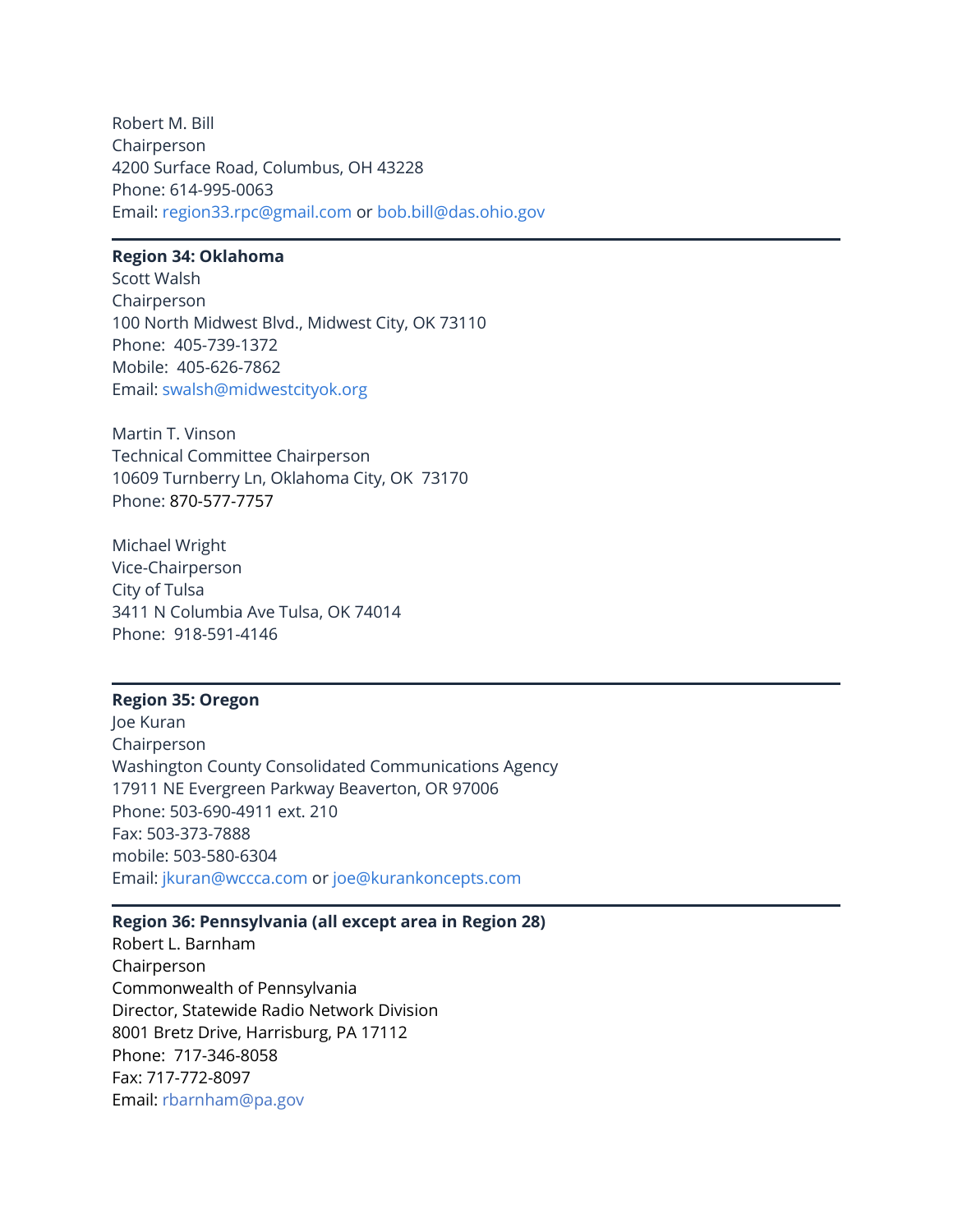#### **Region 37: South Carolina**

Linn Skipper Chairman Radio System Manager City of Sumter Police Department 107 East Hampton Ave. Sumter SC, 29154 Phone: 803-983-1041

John Carter Vice-Chair Electronics/Communications Manager Department of Public Safety Communications York County Government 149 West Black Street PO Box 12430 Rock Hill SC, 29730 Phone: 803-909-7504 Mobile: 803-329-0911

#### **Region 38: South Dakota**

Todd Dravland Convener State of South Dakota, Radio Communications 500 E. Capitol, Pierre, SD 57501-5070 Phone: 605-773-4635 Fax: 605-773-4629 Email: [todd.dravland@state.sd.us](mailto:todd.dravland@state.sd.us)

## **Region 39: Tennessee**

Jesse D. Griggs Chairperson City of Kenton 816 Tilghman St Kenton, TN 37243 Phone: 901-483-4883 Email: [jgriggs158@gmail.com](https://www.fcc.gov/jgriggs158%40gmail.com)

John O'Connor Vice-Chairperson City of Memphis, Manager, Communications Maintenance 79 S Flicker St. Memphis, TN 38104 Phone: 901-320-5330 Mobile: 901-569-2776 FirstNet: 901-722-1111 Email: [john.oconnor@memphistn.gov](mailto:John.OConnor@memphistn.gov)

John W. Johnson Secretary State of Tennessee, Retired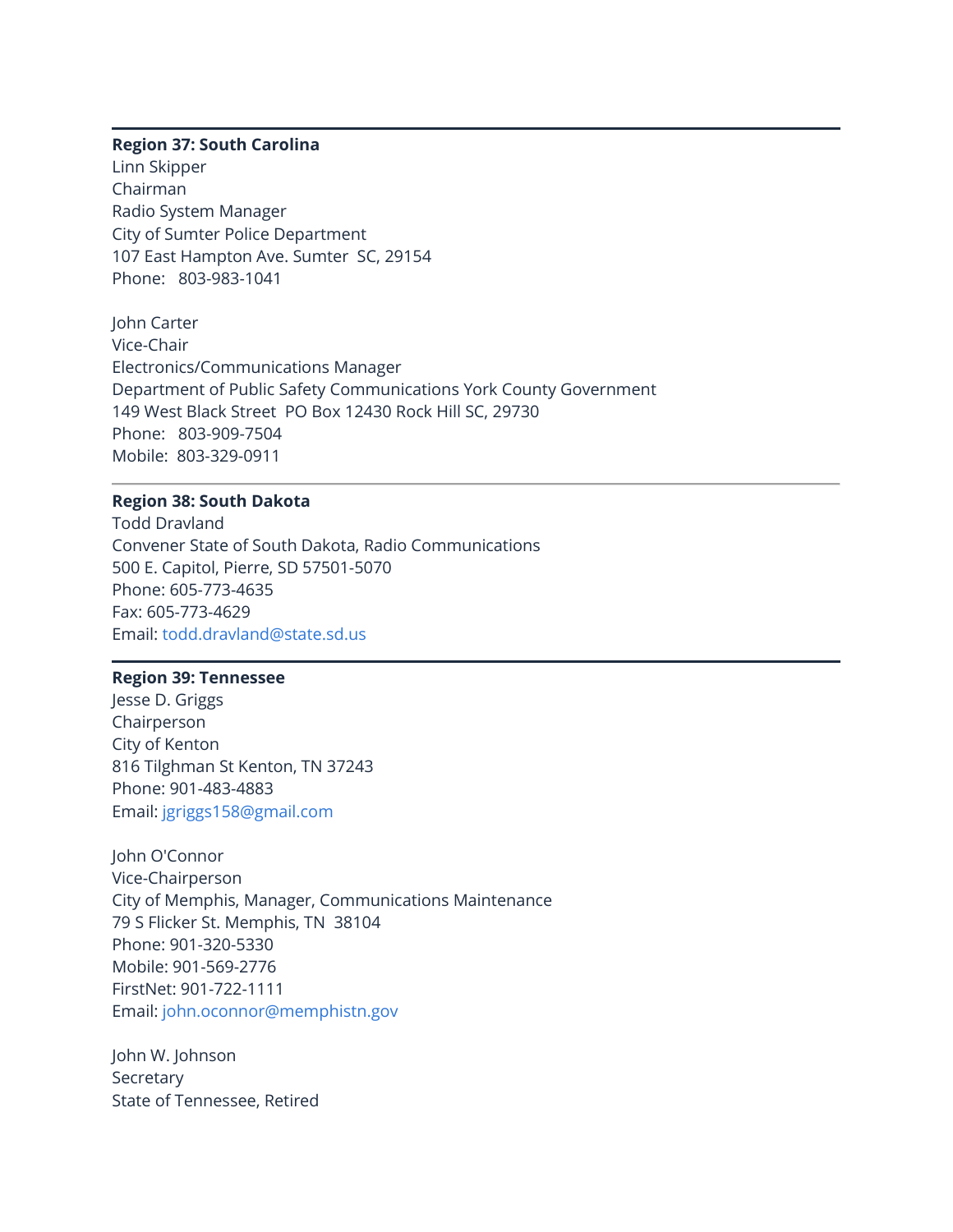Public Safety Radio Communications Specialist 4130 Azalea Court Murfreesboro, TN 37128 Phone: 615-604-3683 Email: [publicsafetyradio@comcast.net](mailto:PublicSafetyRadio@mail.com)

## **Region 40: Texas-Dallas**

Jonathan "CJ" Holt Chairperson Radio Systems Manager, Information & Technology Services 3131 Dawson Dallas, Texas 75226 Phone: 214-670-7979 Mobile: 817-988-2408 Email: [cj.holt@dallas.gov](mailto:cj.holt@dallas.gov)

Barry Turner Vice Chairperson Manager Radio Operations Public Safety Technology Frisco Police Department Phone: 214-334-6847 Email: [bturner@friscotexas.gov](https://www.fcc.gov/bturner%40friscotexas.gov)

# **Region 41: Utah**

Brad Morris Chairperson 461 Stewart Dr. Box A-14 Ogden, UT84404 Phone: 801-633-2387 Fax: 801-393-3414 Email: region41chair@uca911.org

#### **Region 42: Virginia (all except area in Region 20)**

Rodney W. Thompson Chairperson Roanoke County Comm-IT Communications Coordinator 5925 Cove Road, Roanoke, VA. 24019 Phone: (540) 777-8556 Fax: (540)777-9771

Curtis I. Shaffer Vice-Chairperson Hanover County Emergency Communications Department PO Box 470 7501 Library Drive, Hanover, VA 23069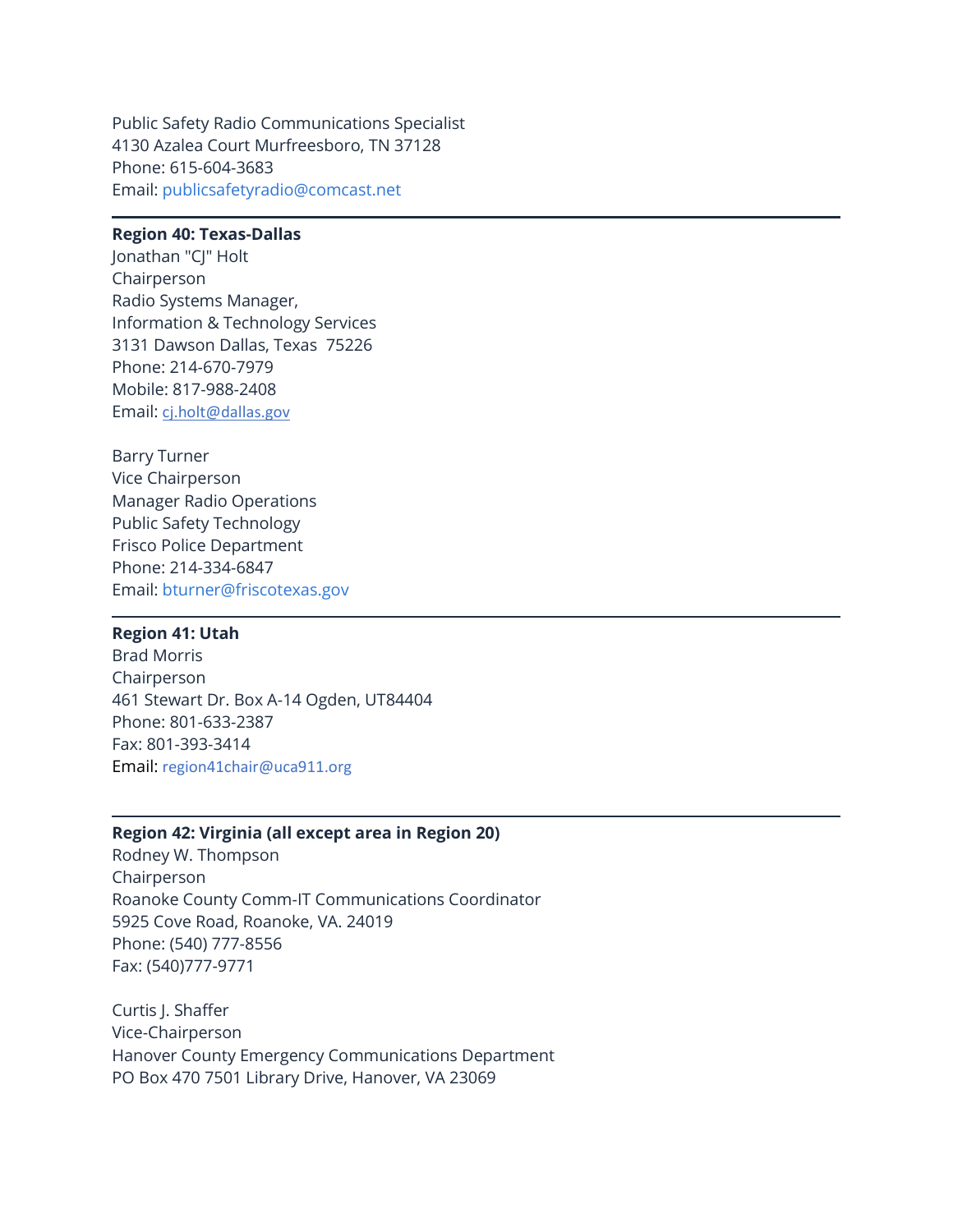Phone: 804-365-6142 Email: [cjshaffer@hanovercounty.gov](mailto:cjshaffer@hanovercounty.gov)

## **Region 43: Washington**

Debra L. Davis Chairperson 800 MHz RPC c/o Port of Seattle Radio Communications Seattle-Tacoma International Airport PO Box 68727 Seattle, WA 98168-0727 Phone: 206-787-5193 mobile: 206-947-7734 Email: [davis.d@portseattle.org](https://www.fcc.gov/davis.d%40portseattle.org)

Howard Tucker Vice-Chairperson Snohomish County 911 1121 SE Everett Mall Way, Suite 200, Everett, WA 98208 Phone: 360-722-0522 Email: [htucker@sno911.org](https://www.fcc.gov/htucker%40sno911.org)

Paul Ross Secretary Stantec 4100 194th St SW Suite 400 Lynnwood WA 98036-4613 Phone: 206-224-3684 mobile: 206-510-7285 Email: [paul.roos@stantec.com](https://www.fcc.gov/paul.roos%40stantec.com)

# **Region 44: West Virginia**

David W. Saffel Chairperson West Virginia State Police 1300 Harrison Ave., Elkins, WV 26241 Phone: 304-637-0200 Fax: 304-637-0203 Email: [dwsaffel@suddenlink.net](https://www.fcc.gov/dwsaffel%40suddenlink.net)

## **Region 45: Wisconsin (all except area in Region 54)**

Russell Schreiner Chairperson Communications Engineering, City of Sheboygan Police Department 828 Center Ave., Sheboygan, WI 53081 Phone: 262-483-2013 Fax: 920-459-0205 Email: [rschreiner@ci.sheboygan.wi.us](mailto:rschreiner@ci.sheboygan.wi.us)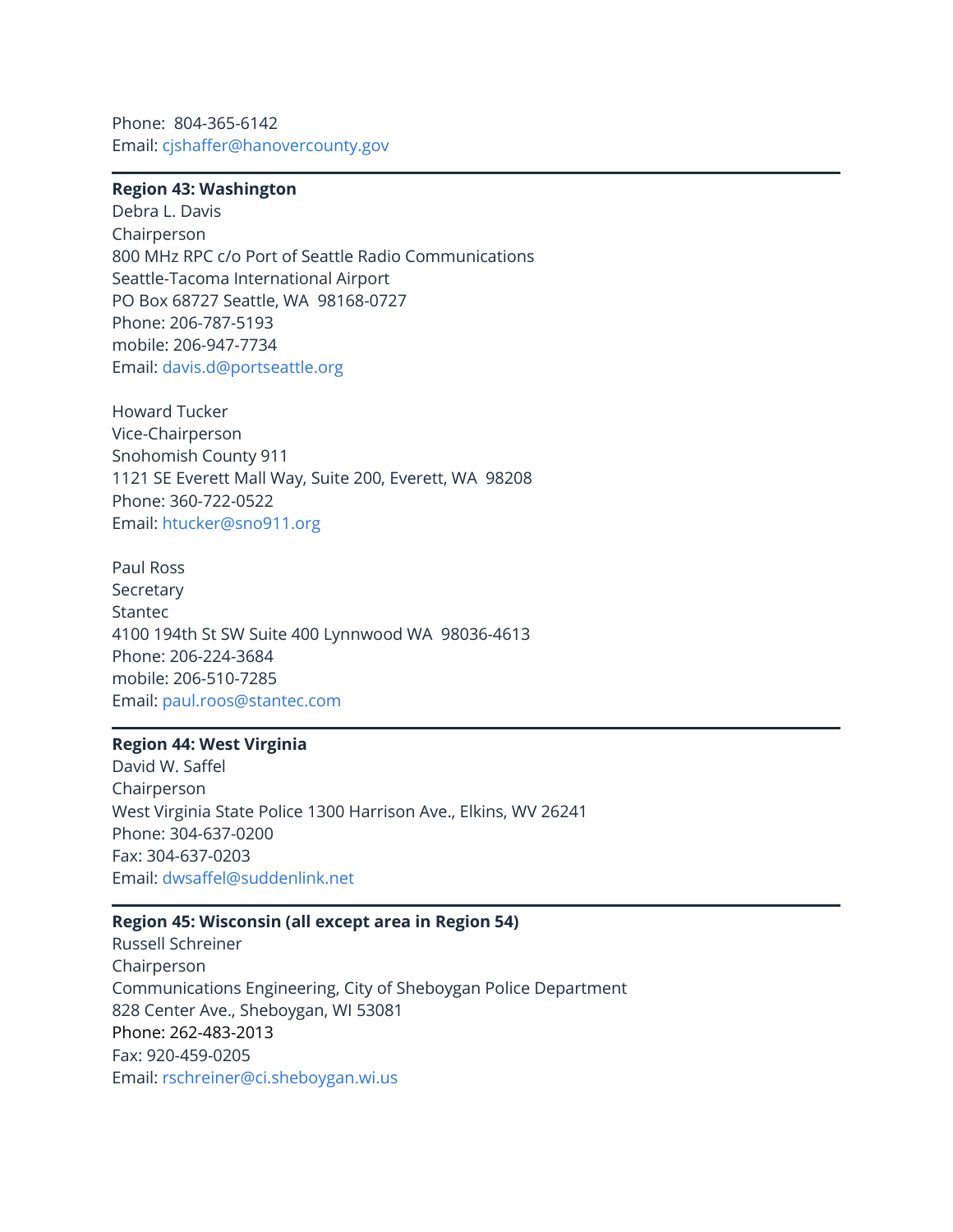George Macias Vice-Chairperson Communications & Electronics Technician/COMT Sheboygan County Sheriff's Office 525 North 6th St, Sheboygan, WI 53081 Phone: 920-459-0558 Mobile: 920-889-4720 Email: [george.macias@sheboygancounty.com](https://www.fcc.gov/george.macias%40sheboygancounty.com)

James Langer Secretary Wisconsin State Patrol - South East Region 21115 E. Moreland Blvd., Waukesha, WI 53186 Phone: 262-785-4700 x2033 Mobile: 608-590-8470 FirstNet: 262-337-4500 Email: [james.langer@sheboyganwi.gov](https://www.fcc.gov/james.langer%40sheboyganwi.gov)

James Westover Frequency Specialist COML/COMT Wisconsin State Patrol Headquarters, Brueau of Network Engineering and Data Infrastructure Phone: 608-709-0095 Email: [jamesl2.westover@dot.wi.gov](https://www.fcc.gov/jamesl2.westover%40dot.wi.gov)

#### **Region 46: Wyoming**

Nathan Smolinski Chairperson Emergency Communications - Program Manager Wyoming Department of Transportation 5300 Bishop Blvd Cheyenne, WY 82009 Phone: 307-777-4224 Mobile: 307-274-5402 Email: [nathan.smolinski@wyo.gov](https://www.fcc.gov/nathan.smolinski%40wyo.gov)

# **Region 47: Puerto Rico**

Ferdinand Cedeno Chairperson Project Supervisor, Puerto Rico Highway and Transportation Authority PO Box 3858, Bayamon Gardens Station, Bayamon, PR 00958 Phone: 787-504-7110 Fax: 787-721-7105 Email: [Ferdinand.cedeno@gmail.com](mailto:Ferdinand.cedeno@gmail.com)

## **Region 48: US Virgin Islands**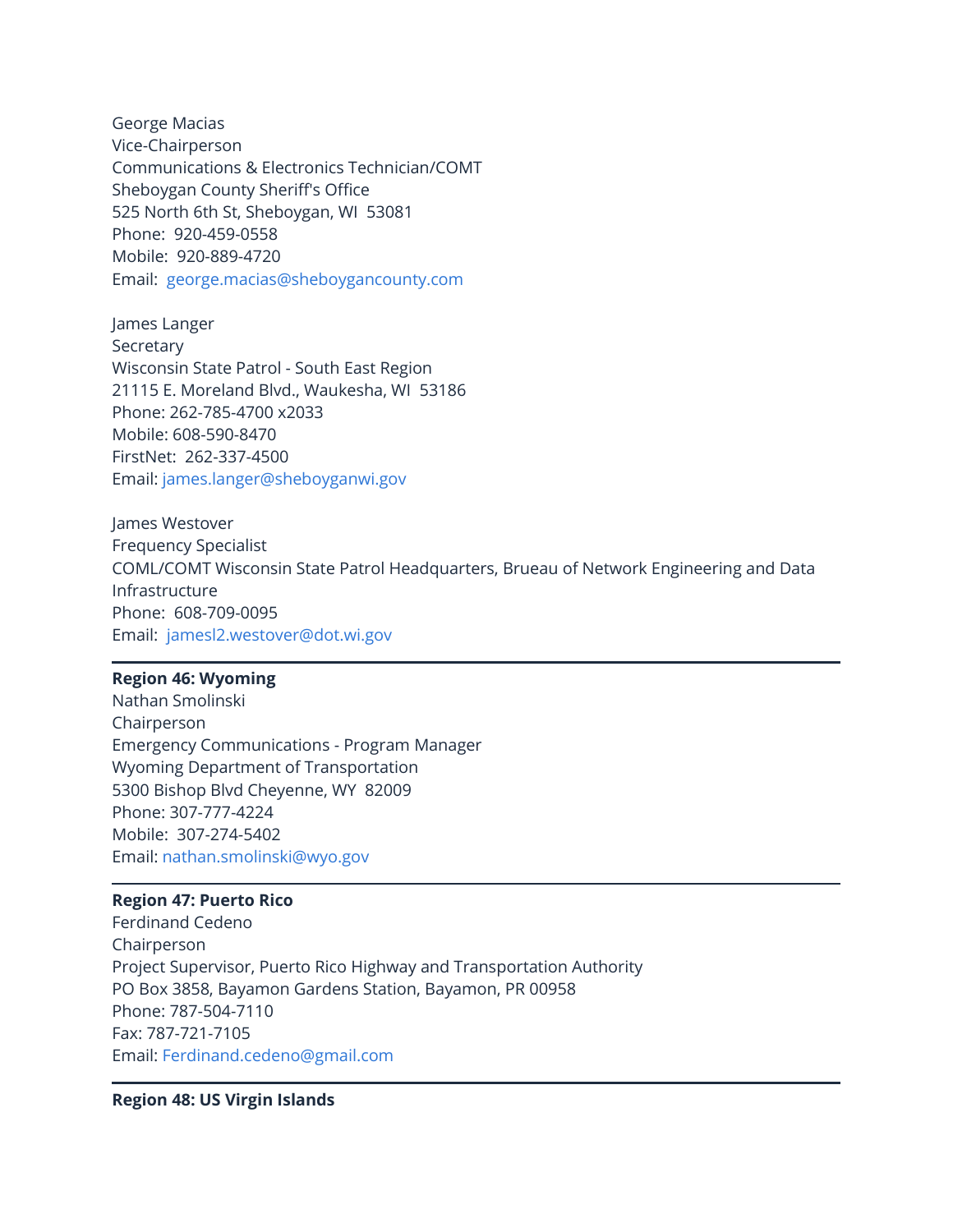Ruben Molloy Chairperson 8000 Nisky Shopping Center Suite 600, St. Thomas VI 00802 Phone: 340-774-1013 Fax: 340-774-1490 Email: [ruben.molloy@bit.vi.gov](mailto:ruben.molloy@bit.vi.gov)

BG Elton Lewis, CEM Vice-Chairperson, 800 MHz RPC Director for Virgin Islands Emergency Management Agency (VITEMA) Homeland Security Advisor, Government of the United States Virgin Islands 2164 King Cross Street, Christiansted, VI 00820 Phone: 340-773-2244 x210 mobile: 340-332-1257 Email: [elton.lewis@vitema.vi.gov](mailto:elton.lewis@vitema.vi.gov)

Adelle S. Williams Secretary/Treasurer Radio Frequency Technician 8221 Nisky, St. Thomas, VI 00802 Phone: 340-774-2244 x6824 Email: [adelle.williams@vitema.vi.gov](mailto:adelle.williams@vitema.vi.gov)

#### **Region 49: Texas-Austin**

Brad Bearden Chairperson Phone: 512-413-2091 Email: [trex1051@yahoo.com](https://www.fcc.gov/trex1051%40yahoo.com)

Mike Simpson Secretary City of Austin Wireless Communication Services Division 1006 Smith Rd, Austin, TX 78721 Phone: 512-972-3232 Mobile: 512-413-4009 Emai[l: mike.simpson@austintexas.gov](mailto:mike.simpson@austintexas.gov)

# **Region 50: Texas-El Paso**

B. John McDaniel Convenor Region 50 700 & 800 MHz RPCs Phone: (432) 638‐7748 Email: [bjohn@bjmcdaniel.net](mailto:bjohn@bjmcdaniel.net)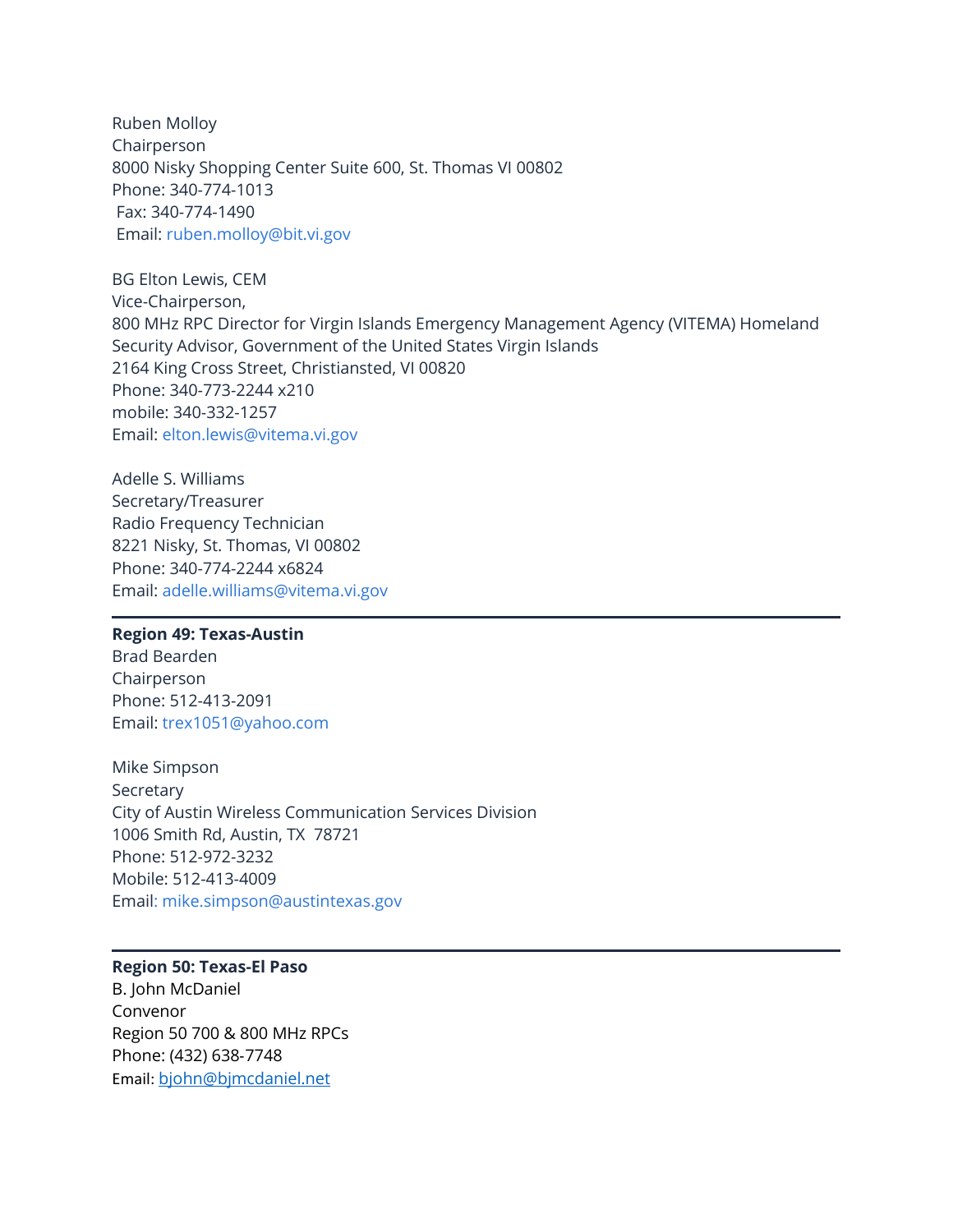Mike Simpson Deputy Convenor Wireless Program Services Manager City of Austin Wireless Communication Services Phone: (512) 972‐3232 Email: [mike.simpson@austintexas.gov](mailto:mike.simpson@austintexas.gov)

# **Region 51: Texas-Houston**

Robert Howard Chairperson Harris County Radio Services 2318 Greens Rd., Houston, TX 77032 Phone: 713-274-8804 Email: [robert.howard@us.hctx.net](mailto:robert.howard@us.hctx.net)

Mark Howell City of Houston HITS Public Safety Communications 2318 Greens Rd., Houston, TX 77032 Phone: (281) 714-9365 Email: mark.howell@houstontx.gov

# **Region 52: Texas-Lubbock**

John Kiehl Regional Services Director Panhandle Regional Planning Commission 415 SW 8th Ave., Amarillo, TX 79101-2215 Phone: 806-372-3381 Fax: 806-373-3268 Email: [jkiehl@prpc.cog.tx.ust](mailto:jkiehl@prpc.cog.tx.ust)

# **Region 53: Texas-San Antonio**

Robert M. Adelman Chairperson Special Projects & Technology Officer Olmos Park Police Department Phone: 210-300-7101 Email: [radelman@olmospark.org](mailto:radelman@olmospark.org)

Randy Ashely Vice-Chairperson Communications Manager City of McAllen Phone: 956-681-1444 mobile: 956-607-3250 Email: [rashley@mcallen.net](https://www.fcc.gov/rashley%40mcallen.net)